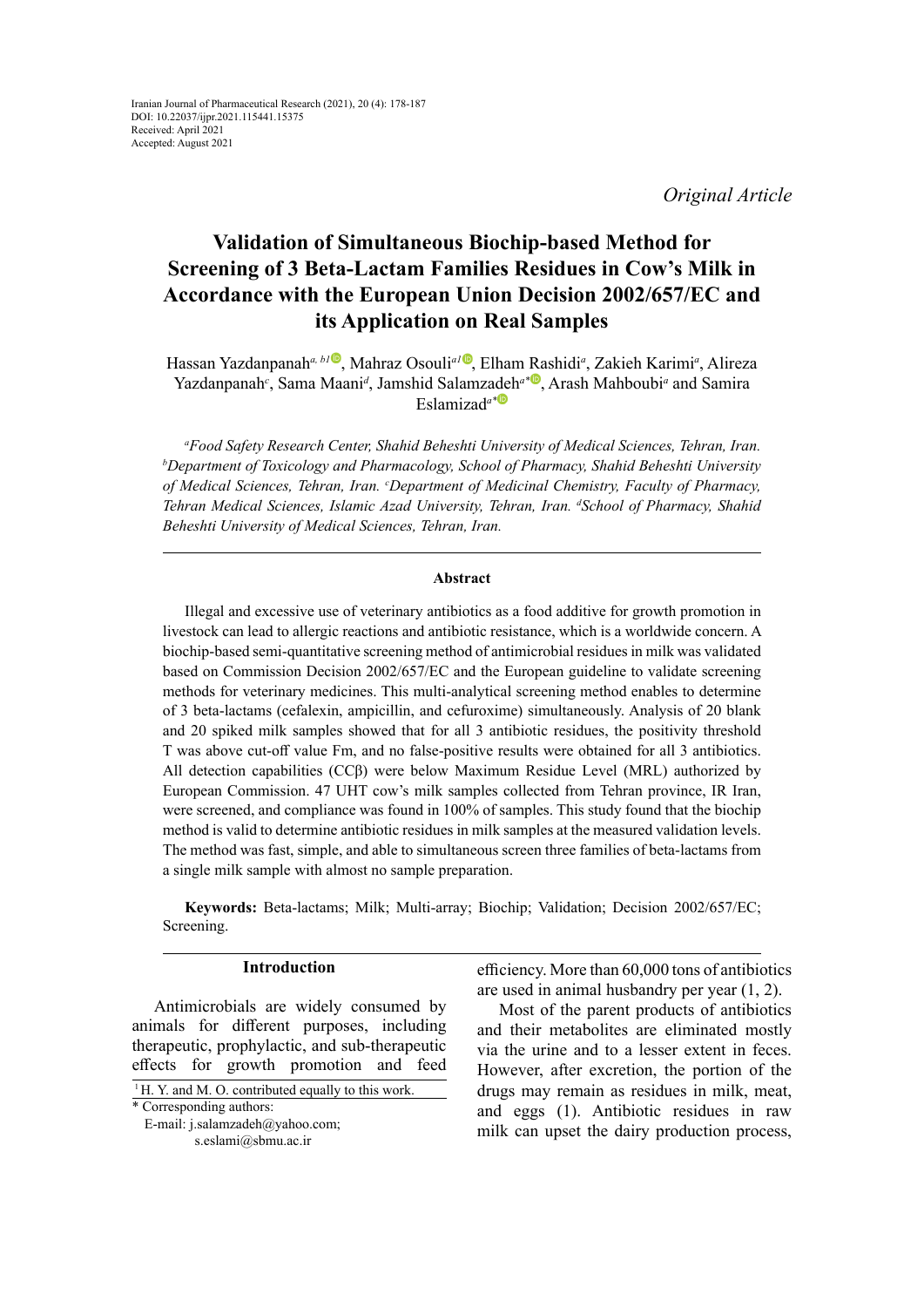and contamination of pasteurized milk causes allergic reactions and gastrointestinal problems in consumers (3). Two of the most important detrimental effects of overuse of antibiotics are hypersensitivity reaction and antibiotic resistance, which have significant public health consequences (4, 5).

US Food and Drug Administration, the European Union (EU), and other international regulatory authorities introduced some limitations for an acceptable amount of residues in foodstuffs of animal origin as maximum residue limits (MRLs) for some particular veterinary antibiotics used in animal husbandries to control and minimize the possible adverse effects of antibiotic residues on consumer health (6–9). MRLs were authorized by the EU for each compound in an individual matrix. The MRLs for beta-lactam antibiotics in milk are as follows: 100 µg/kg for cefalexin, 4 µg/kg for ampicillin, and there is no specific established MRL for cefuroxime. Therefore, the detection of the small amount of antibiotic residues in milk samples due to these MRLs requires very sensitive and selective analytical methods (5, 9).

The literature shows significant contamination of raw and pasteurized milk in Iran in different provinces due to inappropriate use of antibiotics in cattle and lack of compliance for spending withdrawal period by cattle farmers. (3)

There are different methods for detecting antibiotic residue, classified as chromatographic, microbiological, immunological, and miscellaneous. The most sensitive and specific methods are based on chromatographic techniques; nevertheless, immunological and microbiological methods are useful screening tools due to their lower cost, simplicity, and fast rate (1). This method is a multi-family method (multiplex) for 3 betalactams residues. In addition, detection limits of microbiological tests are often satisfactory for 3 beta-lactams residues in milk. Another advantage of the Βeta-Lactams antibiotics Array Plus kit is that ithere is no requirement for confirmatory method for negative results, so the confirmatory costs by LC-MS/MS are reduced. Up to 80 samples could be analyzed during one day with this kit.

This study reports the validation of an

innovative multi-analytical system, Evidence Investigator based on biochip array technology, for the simultaneous determination of 3 betalactams -cefalexin (CEX), ampicillin (AMP), and Cefuroxime (CXM)- residues from a single cow's milk sample. This methodology was validated based on European Decision No. CE/2002/657 and according to the European guideline for the validation of screening methods for the residues of veterinary medicines (12, 13). After validation, 47 UHT milk samples collected from Tehran were screened with this biochip-based technology to monitor these antibiotic residues.

#### **Experimental**

## *Chemicals and reagents*

CEX, AMP, and CXM were purchased from Sigma-Aldrich (Germany). Βeta-Lactams antibiotics Array Plus kit (EV 3957A/B) and Milk Preparation Kit (EV 3776) were from Randox Food Diagnostics (UK).

## *Apparatus*

Vortex model Hei-MIX Reax top (Heidolph, Germany), centrifuge Rotinta 380R (Hettich, Germany), roller mixer model BMW-4-1- 10-R-1-89 (Behdad, IRAN), and Evidence Investigator biochip analyser (Randox Food Diagnostics, UK) were used in this study.

# *Blank and real milk samples*

Twenty different batches of blank milk were selected with varying degrees of fat and shelf life. Samples of milk were collected from Austria and the UK and analyzed Using Biochip Array Technology to ensure they did not contain any residues of the 3 antibiotics. Forty-seven UHT treated and homogenized milk samples were bought from retail outlets from July to August 2017. The shelf life of UHT milk samples at room temperature is 6 months. These samples were collected from Tehran city and stored at 2-8 ºC for 4-5 months.

# *Preparation of standard solutions*

Standard stock solutions of all antibiotics were made at a concentration of 1 mg/mL in methanol. To prepare the intermediate standards, the stock solutions were diluted with methanol resulting in concentration of 10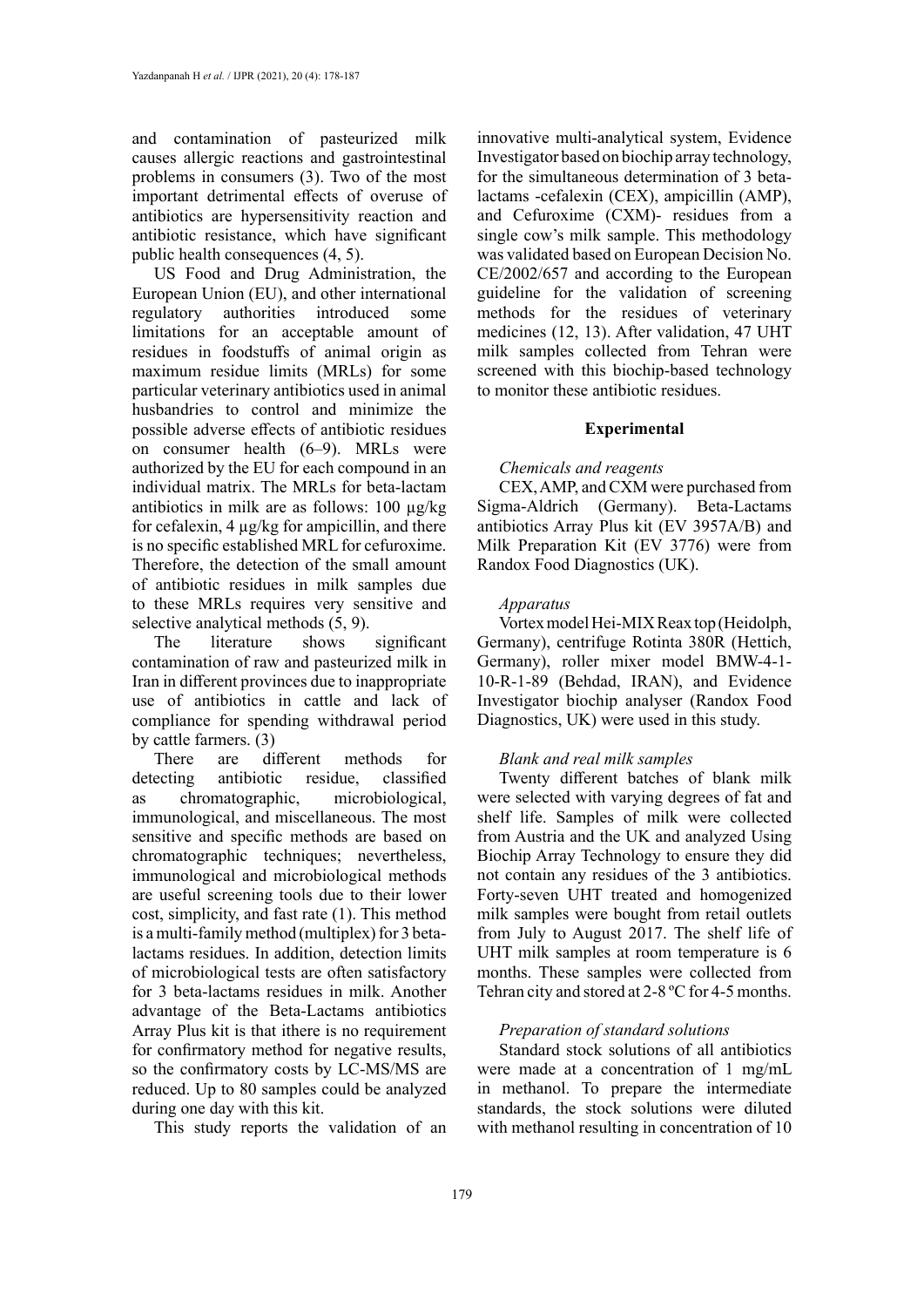ng/mL and in the same way working solutions were made.

#### *Sample preparation*

One hundred microliters of the working standard solution were diluted by 900 µL of blank milk to make spiked samples. The blank milk samples were spiked with the mix solution at three levels for each compound (1  $\mu$ g/kg for CEX, 2,  $\mu$ g/kg for AMP, and 3  $\mu$ g/ kg for CXM).

Before analysis on the biochip platform, there is no particular sample preparation for milk samples except one-step centrifugation (10 min at 2880 rcf) for semi-skimmed and full-fat milk samples.

# *Evidence Investigator system Multi-array biochip technology*

Beta-Lactams Array Plus kit applied to the Evidence Investigator biochip analyzer was used (Randox Food Diagnostics, UK.).

The base of the Evidence Investigator system is a biochip that contains an array of discrete test regions (DTRs) of collected antibodies at each spatially distinct DTR. For simultaneous detection of beta-lactams, a competitive chemiluminescent immunoassay format is employed. Horseradish peroxidase (HRP) labeled conjugate is used. Increased levels of antimicrobial in a sample lead to a decreased rate of binding of antimicrobial labeled with HRP and a decrease in the emitted signal (in Relative Light Unit, RLU), consequently (14, 15).

Each biochip carrier contained nine vessels where the immunoreactions are accomplished for individual samples. The analyses were performed according to the manufacturer's instructions. Concisely, 100 µL of assay diluent and 100 µL of calibrator/sample were pipetted respectively in each biochip well. All edges of the handling tray (with the capacity to accommodate 6 carriers) were gently taped for mixing reagents. Then the handling tray was incubated at  $+25$  °C and 370 rpm for 30 min in the thermoshaker provided. One hundred microliters of working strength conjugate were then added to each biochip followed by an incubation of 60 min at  $+25$ °C and 370 rpm. Afterward, quick wash cycles were carried out, and after the final wash, any

residual wash buffer was removed. The next working signal reagent  $(250 \mu L)$  was added to each biochip, which was shielded to protect from light. After precisely 2 min  $(\pm 10 \text{ s})$  the biochip carrier was located into the Evidence Investigator system and images were captured by the software.

## *Image and data processing*

The base of biochip detection is a chemiluminescent signal by a CCD (chargecoupled device) camera, which records the light emission from the entire distinct test sites on each biochip simultaneously. The system includes dedicated software for processing and archiving the multiple data generated. The analyzer uses image processing software to quantify the RLUs) and analyte concentration (ppb).

#### *Validation procedure*

According to European guideline and European Decision No 2002/657/EC, investigation of practicability, applicability, specificity, CCβ, and stability is required for validation of screening methods for residues of veterinary medicines (12).

*Number of samples required for validation* As stated by the European guideline for determining the screening target concentration at half the Regulatory/Action Limit or lower (*e.g.* ½ MRL), at least 20 "screen positive" are needed to prove that CCβ is less than or equal to the ½ MRL.

# *Identification of the Cut-Off Level and calculation of CCβ*

For recognizing a sample as a 'screen positive' or not in the validation of a qualitative or semi-quantitative screening method, determining a cut-off value is necessary. The cut-off level and CCβ were defined for the 3 beta-lactams. MRL, calibration range, and spiking level are represented in Table 1 (11, 13).

The average value (in RLU) and the SD of the signal of the 20 blank and 20 spiked samples at mentioned concentrations were calculated for each antibiotic.

The threshold value T is calculated according to Equation 1:

 $T =$  mean RLU signal of the blank – 1.64×SD RLU signal of the blank Equation 1.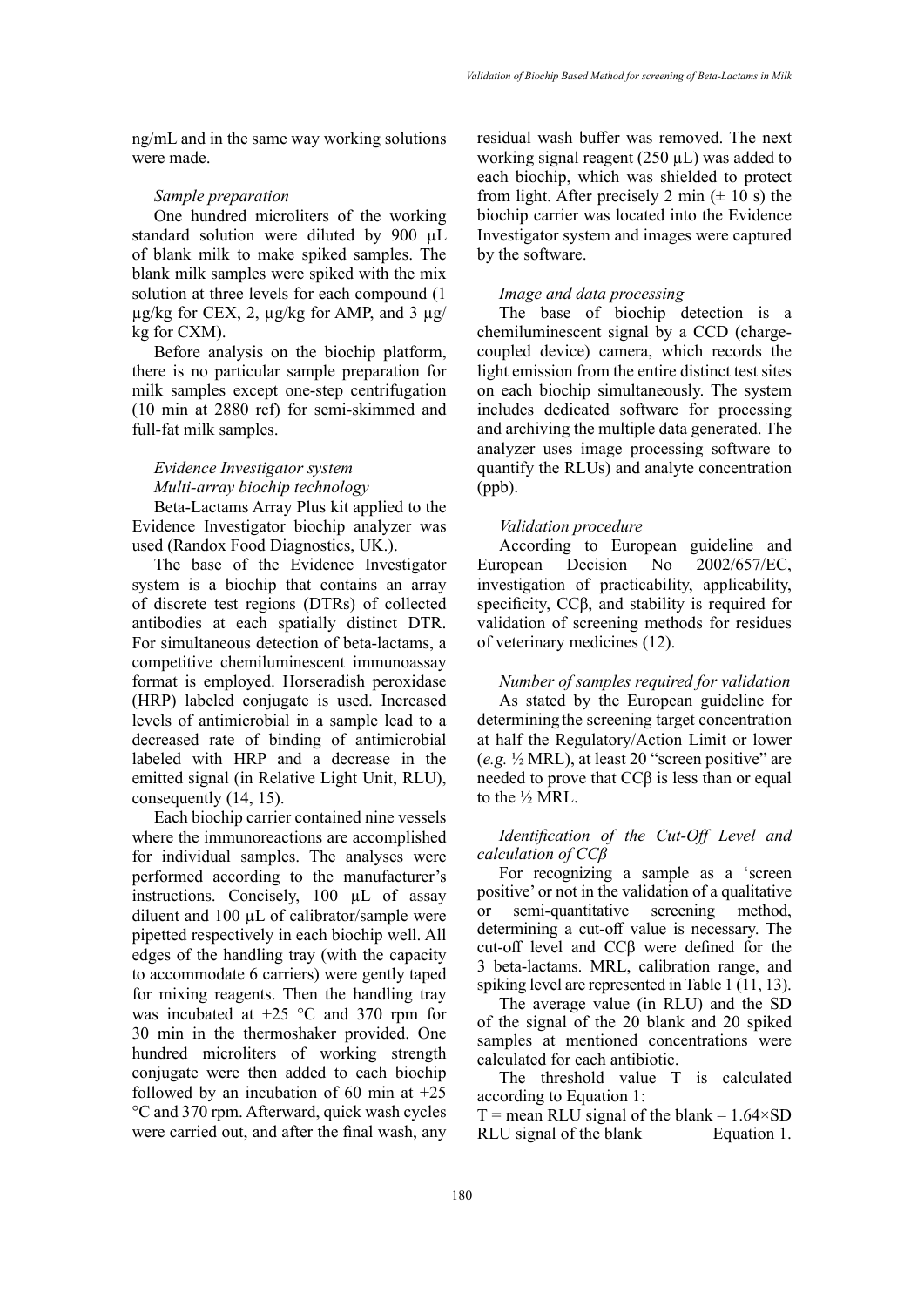| Compounds        | <b>MRL</b><br>$(EU)^*$<br>(ppb) | Calibration range (ppb)<br>regarding dilution factor | <b>Chosen spike</b><br>level<br>(ppb) |
|------------------|---------------------------------|------------------------------------------------------|---------------------------------------|
| Cefalexin (CEX)  | 100                             | $0 - 5$                                              |                                       |
| Ampicillin (AMP) | 4                               | $0 - 6$                                              | 2                                     |
| Cefuroxime (CXM) | ۰                               | $0 - 20$                                             | 3                                     |
| *European Union. |                                 |                                                      |                                       |

**Table 1.** Maximum Residue Limit (MRL), calibration range, and spiking level of the 3 antibiotics. **Table 1.** Maximum Residue Limit (MRL), calibration range, and spiking level of the 3 antibiotics.

The cut-off factor Fm was calculated from the samples spiked with 3 antibiotic residues (CEX, AMP, and CXM) as follows:

 $Fm$  = mean RLU signal of the spiked samples  $+ 1.64 \times SD$  RLU signal of the spiked samples

Depending on the T value in comparison to the Fm (if Fm is beneath the T value), the target concentration during the validation is selected as CCβ; otherwise (if the T value is beneath Fm), the concentration of antibiotics in the validation step should be increased.

#### *Practicability*

The purpose of the study on practicability was to investigate whether the method is capable or not for routine analysis. The simplicity of analyzing, the need for usual laboratory equipment, instruments, and conditions in the validation procedure all show the practicability of this screening method.

#### *Applicability*

The applicability of the kit and method for screening 3 different antibiotic families was checked with different types of milk samples (low fat, semi-fat, and full-fat) and storage duration from different sources.

#### *Stability*

The stability of antibiotic residues in milk was noticed based on a literature review.

#### *Application of this method on real samples*

Real samples of UHT treated and homogenized cow's milk samples  $(n = 47)$ were examined to determine the presence of 3 antibiotic families simultaneously.

## **Results**

#### *Detection capabilities*

The distribution of the screening results for 20 blank and 20 spiked samples with the three antibiotic residues CEX, AMP, and CXM is presented in Figure 1. On the first day of the validation procedure, all the samples spiked at the levels shown in Table 1 were detected. The results obtained when Fm was selected as the cut-off value are summarized in Table 2.

An acceptable rate of false-negative results of 5% was obtained for 3 beta-lactams, 1 out of 20 for AMP, and 1 out of 20 for CXM. Therefore due to the percentages of false-negative results, the validated concentration was considered as CCβ**.** According to Commission Decision 2002/657/EC (13, 14), the screening target concentration for mentioned analytes is at or below the regulatory limit (MRL), the chosen spike levels (Validation concentration) were selected as CCβ as shown in Table 3.

### *Practicability*

No specific sample preparation was needed. Only semi-skimmed and full-fat milk samples need one step centrifugation before applying to the biochip. One hundred microliters of each sample was required for testing.

The kit contained enough amount of material, and the procedure was simple to do. The software were very user-friendly. The results were shown in ppb and RLU. The data disk was present in each box separately.

## *Specificity and false-positive rate*

Twenty blank and 20 spiked milk samples were analyzed during 3 days in the validation procedure. When T was set as the cut-off value, 2 samples out of 20 (10%) were screened as false-positive for CEX, and no false–negative screening results were observed (Table 4); the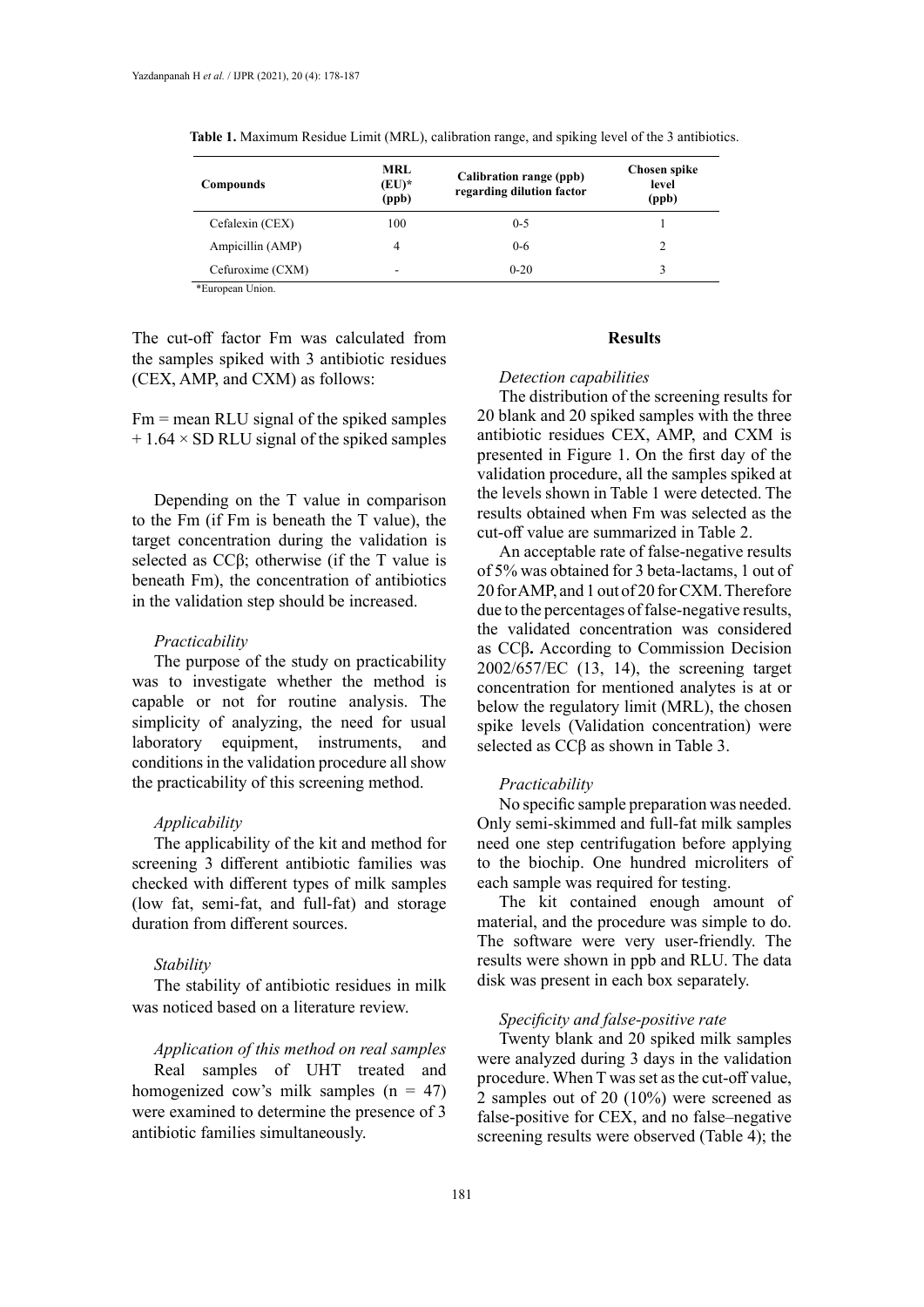

**Figure 1.** The results in RLU for the 20 blank and the 20 spiked samples for Cefalexin, Ampicillin and Cefuroxime.

method would be more sensitive, but increasing of the false-positive ratio would cause to costly confirmatory analyses. Taking Fm as the cut-off level is a modification between detection capabilities, low enough to reach the respective recommended concentration (RC) and an acceptable false-positive rate. So, Fm was set as the cut-off value to decide on the positivity of a sample (Table 3 shows the CCβ;

Table 2 shows results when Fm is taken as a cut-off). Ampicillin and Cefuroxime.

#### *Applicability*

Variation between fat content and storage duration of real milk samples from different sources did not affect the results, indicating that the Beta-Lactams Array Plus kit is appropriate to a wide range of the samples.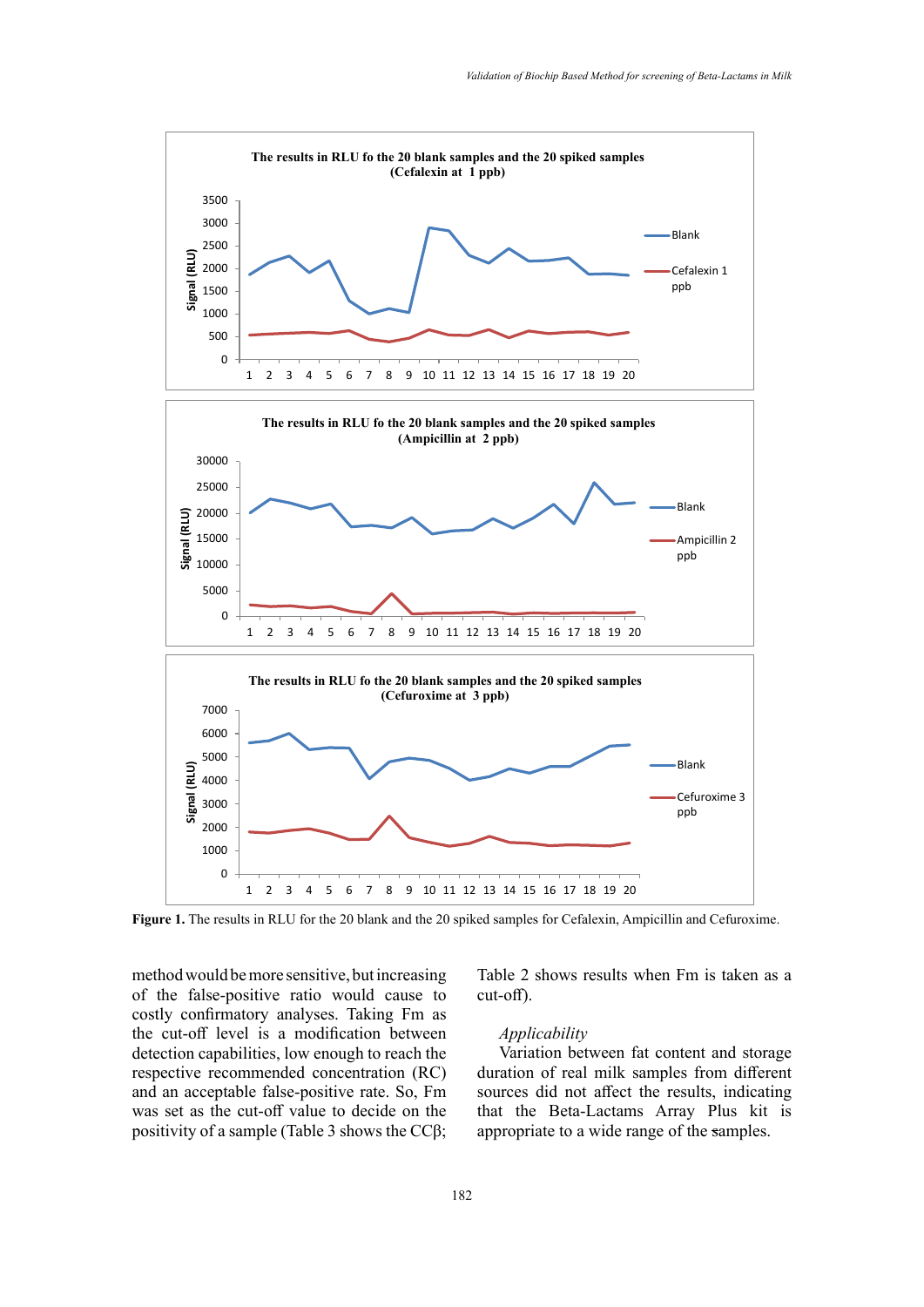|                               | <b>CEX</b> | AMP      | <b>CXM</b> |
|-------------------------------|------------|----------|------------|
| Concentration<br>$(\mu g/kg)$ |            |          |            |
| T value (RLU)                 | 1116.28    | 15319.96 | 3980.66    |
| Fm value (RLU)                | 679.92     | 2792.20  | 2076.48    |
| T > Fm                        | Yes        | Yes      | Yes        |
| Number of FP                  | 0          | 0        | 0          |
| FP rate $(\% )$               | 0          | 0        | 0          |
| Number of FN                  | 0          |          |            |
| $FN$ rate $(\% )$             |            |          |            |

**Table 2.** The summary results when Fm is considered as the cut-off value. **Table 2.** The summary results when Fm is considered as the cut-off value.

RLU: Relative Light Unit; CEX: Cefalexin; AMP: Ampicillin; CXM: Cefuroxime, FP: false positive, FN: false negative.

| Table 3. Detection capabilities $CC\beta$ . |  |
|---------------------------------------------|--|
|---------------------------------------------|--|

|                                          | CEX | AMP  | CXM  |
|------------------------------------------|-----|------|------|
| $LOD$ (ppb)<br>(as per manufacturer)     | 0.3 | 0.75 | 1.25 |
| Spike level used<br>for validation (ppb) |     |      |      |
| $CC\beta$ (ppb)                          |     |      |      |

CEX: Cefalexin; AMP: Ampicillin; CXM: Cefuroxime; LOD; Limit of Detection.

**Table 4.** Sum of false-negative and false-positive screening results when T was chosen as cut-off value. **Table 4.** Sum of false-negative and false-positive screening results when T was chosen as cut-off value.

| CEX<br>AMP                                                                                                                                                                                                                                                                                                                                                                                                             | CXM     |
|------------------------------------------------------------------------------------------------------------------------------------------------------------------------------------------------------------------------------------------------------------------------------------------------------------------------------------------------------------------------------------------------------------------------|---------|
| 15319.96<br>1116.28<br>T value (in RLU) $(n = 20)$                                                                                                                                                                                                                                                                                                                                                                     | 3980.66 |
| false-positive<br>$Cut-off = T$                                                                                                                                                                                                                                                                                                                                                                                        |         |
| false-negative                                                                                                                                                                                                                                                                                                                                                                                                         |         |
| Fm value (in RLU) $(n = 20)$<br>2792.20<br>679.92                                                                                                                                                                                                                                                                                                                                                                      | 2076.48 |
| false-positive<br>$Cut-off = Fm$                                                                                                                                                                                                                                                                                                                                                                                       |         |
| false-negative<br>$\cdots$<br>$\mathbf{m}$ $\mathbf{c}$ 1<br><b>TTT T1 </b><br>T37.01<br>$1'$ , $1'$ , $1''$ , $1''$ , $1''$ , $1''$ , $1''$ , $1''$ , $1''$ , $1''$ , $1''$ , $1''$ , $1''$ , $1''$ , $1''$ , $1''$ , $1''$ , $1''$ , $1''$ , $1''$ , $1''$ , $1''$ , $1''$ , $1''$ , $1''$ , $1''$ , $1''$ , $1''$ , $1''$ , $1''$ , $1''$ , $1''$ , $1''$ , $1''$ , $1''$ , $1''$ , $1''$ ,<br>$\alpha$<br>$\cdots$ |         |

RLU: Relative light Unit; CEX: Cefalexin; AMP: Ampicillin; CXM: Cefuroxime, FP: false positive, FN: false negative.

#### *Stability of antibiotic residues*

The stability of CEX, AMP, and CXM residues in milk was reported in some studies. In one study, the stability of five beta-lactam antibiotics, including ampicillin in bovine milk, was investigated, and the findings showed that ampicillin was stable over 14 days at -18°C (16). Another study noticed higher ampicillin stability among other antibiotics  $(-24-35$  weeks at  $-18$ °C and  $\sim 6$  days at 4°C) (17). In another study, it was found that cefalexin and cefuroxime, according to the degradation criterion of 10%, were stable for 21 and 14 days at 4°C respectively (18).

# *Analyses of real milk samples*

The data collected from the analysis of 47 real milk samples with the Beta-Lactams Array Plus are presented in Table 5. The results showed that all 47 samples were presumptive negative for all 3 compounds.

## **Discussion**

Inappropriate usage of antibiotics in

animals, such as prevention and treatment of infection and as a food additive for growth promotion, leads to harmful effects on human health (1, 19).

Antibiotic residues could cause antibiotic hypersensitivity and antibiotic resistance in humans. Nowadays, a global health threat is the antimicrobial resistance, and for this reason, countries focused on restricting the use of antibiotics in animals and monitoring antibiotic residues in animal products such as milk (19, 20).

Various screening and confirmatory methods for detecting and determining antibiotic residues in milk are presented. High technology and expensive chromatography methods, such as high pressure liquid chromatography (HPLC) and mass spectrometry (MS) are the common confirmatory methods. Because of the low cost and rapid of screening methods, they are used as the first-line method. Most of the screening tests are based on microbiological and immune assays methods (21). Examples of the available screening methods for screening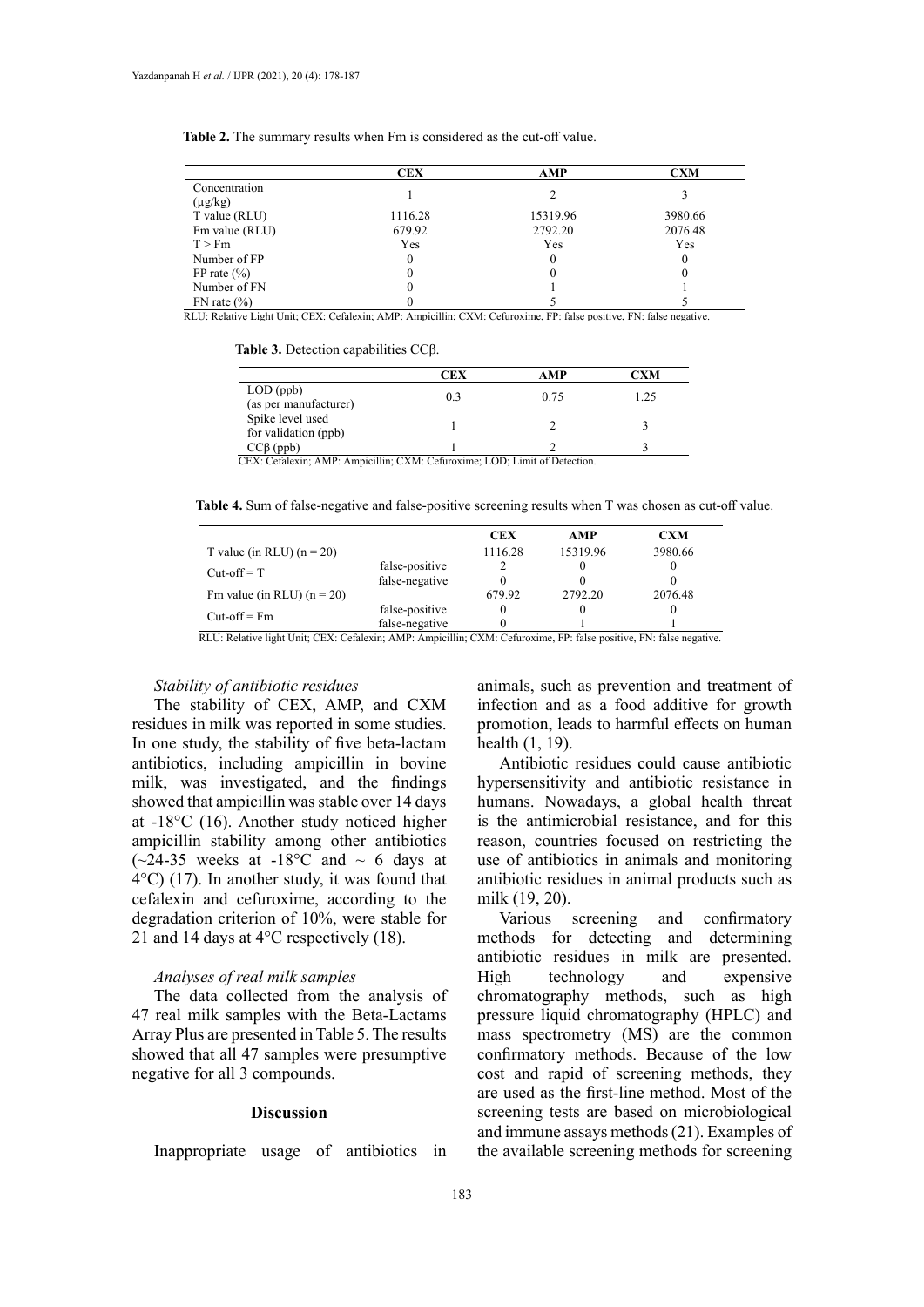| <b>Table 5.</b> Occurrence of beta-lactams in UHT treated and homogenized milk samples in RLU. |  |  |  |  |  |  |  |  |  |  |  |  |  |  |  |  |  |  |  |
|------------------------------------------------------------------------------------------------|--|--|--|--|--|--|--|--|--|--|--|--|--|--|--|--|--|--|--|
|------------------------------------------------------------------------------------------------|--|--|--|--|--|--|--|--|--|--|--|--|--|--|--|--|--|--|--|

| <b>Parameters</b>          | CEX    | AMP     | $\mathbb C$ XM |
|----------------------------|--------|---------|----------------|
| Number of samples          |        |         |                |
| $Cut-off$                  | 679.92 | 2792.20 | 2076.48        |
| Number of positive samples |        |         |                |
| Positive samples $(\% )$   |        |         |                |

CEX: Cefalexin; AMP: Ampicillin; CXM: Cefuroxime.

**Table 6.** Comparison of various commercial kits or the screening methods of antibiotic residues in milk.

| <b>Commercial kit</b><br>(manufacturer,<br>country)      | Principle of the<br>test (Type of<br>reaction) | Number of<br>tested<br>antibiotic<br>residues<br>(beta-<br>lactams) | LOD of<br>Cefalexin<br>$(\mu g/kg)$ | LOD of<br>Ampicillin<br>$(\mu g/kg)$ | LOD of<br>Cefuroxime<br>$(\mu g/kg)$ | Time per analysis                                                                                                         |
|----------------------------------------------------------|------------------------------------------------|---------------------------------------------------------------------|-------------------------------------|--------------------------------------|--------------------------------------|---------------------------------------------------------------------------------------------------------------------------|
| <b>BETASTAR®</b>                                         | Lateral flow                                   | 13(13)                                                              | $\overline{a}$                      | $2 - 5$                              | $\blacksquare$                       | 5 min                                                                                                                     |
| <b>BETASTAR®</b><br>COMBO                                | Lateral flow                                   | 16(13)                                                              |                                     | $2 - 3$                              |                                      | 5 min                                                                                                                     |
| <b>BRT MRL-Screening</b><br>Test / BRT Inhibitor<br>Test | Microbial<br>inhibition                        | 30(8)                                                               | $100 - 200/$<br>$200 - 300$         | $2 - 3 / 2 - 3$                      | $100 - 200/$<br>$200 - 300$          | 2 h to 2 h and 30 min                                                                                                     |
| <b>BR-Test AS Special</b>                                | Microbial<br>inhibition                        | 14(5)                                                               | $20 - 30$                           | $2 - 3$                              |                                      | Starting from 2 h                                                                                                         |
| <b>BR-Test AS Brilliant</b>                              | Microbial<br>inhibition                        | 14(5)                                                               | $25 - 50$                           | $3 - 4$                              |                                      | Reading time: 2 h<br>and 45 min<br>Control time: starting<br>from 1 h 45 min<br>Approximately 12                          |
| CHARM II BETA-<br><b>LACTAM TEST</b>                     | Radio-labelled<br>Assay                        | 12(12)                                                              |                                     | $3 - 4$                              |                                      | minutes                                                                                                                   |
| <b>CHARM BLUE-</b><br>YELLOW TEST                        | Microbial<br>inhibition                        | 10(6)                                                               |                                     | 5                                    |                                      | Approximately 2 h<br>and 45 min                                                                                           |
| <b>CHARM TEST</b><br><b>BSDA</b>                         | Microbial<br>inhibition                        | 9(6)                                                                |                                     | 6.7                                  |                                      | Approximately 2 h<br>and 45 min                                                                                           |
| <b>CHARM COWSIDE</b><br><b>TEST</b>                      | Microbial<br>Inhibition                        | 12(6)                                                               |                                     | 5                                    |                                      | Approximately 2 h<br>and 30 min                                                                                           |
| Copan Milk Test<br>(CMT)                                 | Microbial<br>Inhibition                        | 43(15)                                                              | $50*$<br>$60 - 70**$                | $2*$<br>$4**$                        |                                      | Fixed time of 3 h                                                                                                         |
| Delvo-X-press                                            | Receptor assay                                 | 22(22)                                                              | $25 - 50$                           | $4 - 8$                              | $4 - 20$                             | 7 min                                                                                                                     |
| Delvotest SP-NT                                          | Microbial<br>Inhibition                        | 19(8)                                                               |                                     | $4*$<br>$6 - 7$ **                   |                                      | Reading time: 3 h<br>Control time: starting<br>from 2 h and 15<br>min<br><b>Delvotest®</b><br>Accelerator: 100-105<br>min |
| Delvotest P/                                             | Microbial                                      | $26(13)$ /                                                          | $40 - 60*$                          | $2 - 3*$                             |                                      | Analysis time: 2 h<br>and $30 \text{ min}/3$ h                                                                            |
| Delvotest SP                                             | Inhibition                                     | 31(13)                                                              | $60-100**$                          | $3 - 5**$                            |                                      | Control time: starting<br>from 2 h and 15 min                                                                             |
| <b>ECLIPSE FARM /</b><br><b>ECLIPSE 50</b>               | Microbial<br>Inhibition                        | $16(7)$ /<br>28(10)                                                 | 75                                  | 5                                    |                                      | 2.15-2.30h                                                                                                                |
| Euroclone KALIDOS<br>TB                                  | Microbial<br>Inhibition                        | 27(7)                                                               | ÷.                                  | $\overline{4}$                       |                                      | 3 h                                                                                                                       |
| Parallux                                                 | Solid phase<br>immunoassay                     | 14(6)                                                               |                                     | 2.9                                  |                                      | 4 min                                                                                                                     |
| Penzym <sup>®100</sup>                                   | Lateral flow                                   | 12(12)                                                              | $20 - 40$                           | $4 - 7$                              | 50-100                               | $15 \text{ min}$                                                                                                          |
| PENZYM®100 S                                             | Lateral flow                                   | 12(12)                                                              | $15 - 25$                           | $3 - 4$                              | $30 - 60$                            | $22 \text{ min}$                                                                                                          |
| ROSA MRL Test for<br>Beta-Lactam                         | Lateral flow                                   | 14(14)                                                              | $30 - 60$                           | $3 - 4$                              | $3 - 5$                              | 8 min                                                                                                                     |
| ROSA MRL3 Test<br>for Beta-Lactam                        | Lateral flow                                   | 14(14)                                                              | 10                                  | $\overline{4}$                       | ä,                                   | $3 \text{ min}$                                                                                                           |
| <b>SCREENING PLUS</b>                                    | Microbial<br>Inhibition                        | 16(4)                                                               | 80                                  | 5                                    |                                      | $3.15 - 3.30 h$                                                                                                           |
| SNAP Test Kits -<br><b>IDEXX</b>                         | Lateral flow                                   | 20(15)                                                              | 14-29                               | $3.5 - 5$                            |                                      | $10 \text{ min}$                                                                                                          |
| <b>Twinsensor BT</b>                                     | Lateral flow                                   | 17(14)                                                              |                                     | $3 - 5$                              |                                      | $6 \text{ min}$                                                                                                           |
| Valio T 101 test                                         | Microbial<br>Inhibition                        | 32(9)                                                               | $50 - 100$                          | $10 - 30$                            | ä,                                   | 4 h and 30 min                                                                                                            |

\* At control time (The control time is the time when the blank sample turns from purple to yellow).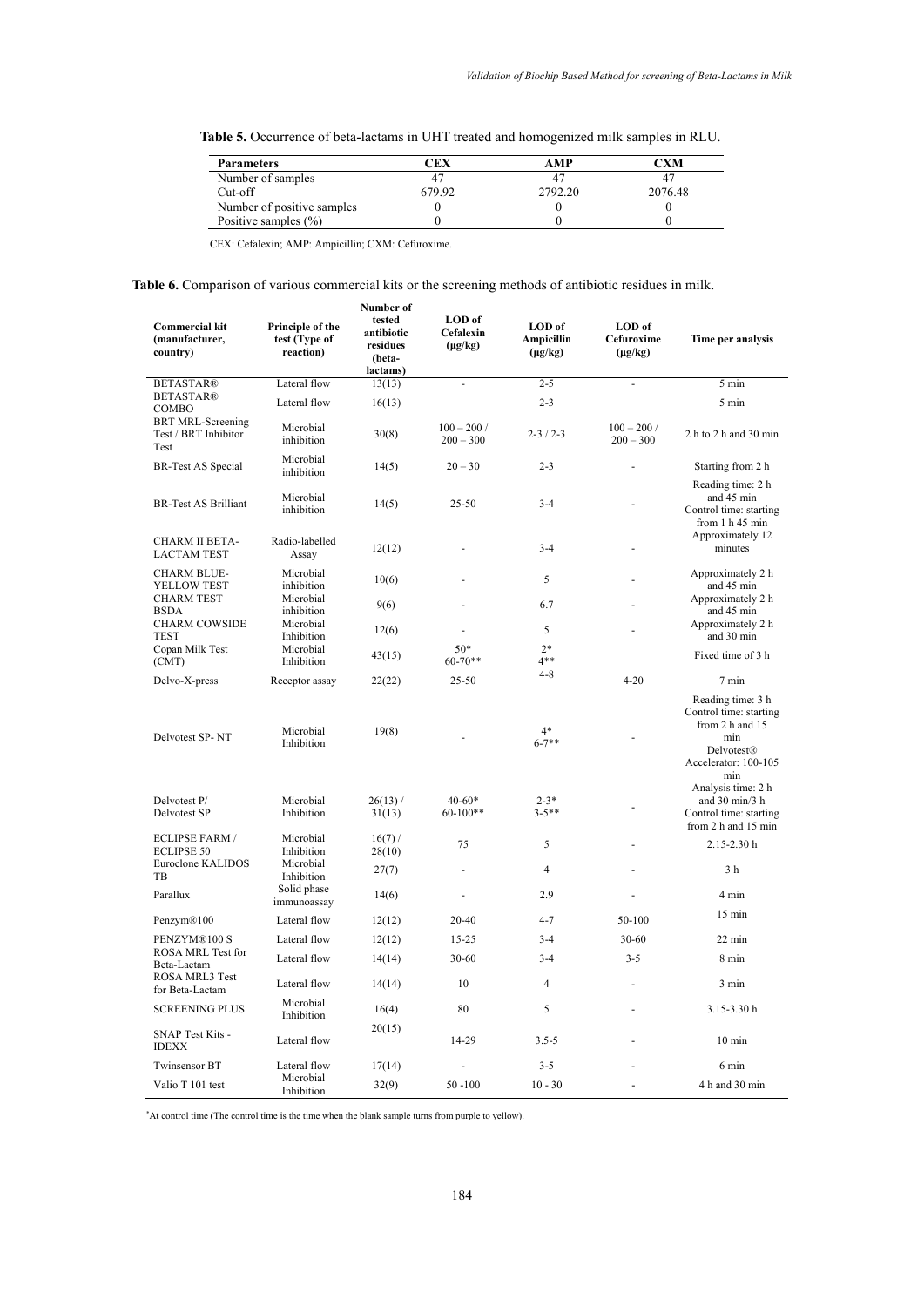beta-lactams residues in milk are shown in Table 6 (22).

In this study, the Beta-Lactams Array Plus kit was validated based on the Commission Decision 2002/657/EC and the European guideline to validate screening methods for veterinary medicines (12, 13). The results showed that this kit could be used as a valid screening method for the simultaneous determination of three families of beta-lactam antibiotic residues from a single milk sample at the validated levels. CCβ values were beneath the MRLs authorized by the European Commission. The method was found to be fast, simple, and safe. Different types of milk can be screened and no sample preparation procedure (or just one-step centrifugation) is required. 100% of the real samples screened were compliant for these 3 types of antibiotic residues.

Many studies related to antibiotic residue detection in milk samples have been performed worldwide using different methodologies. In an analysis of ß-lactam antibiotic residues in milk on the Croatian market, among 105 milk samples, none showed the presence of ß-lactams (ampicillin, amoxicillin, benzylpenicillin, cephapirin, cloxacillin, cefoperazone, cefazolin, and ceftiofur) by TwinsensorBT Milk test® (23). The analysis of 973 milk samples, collected throughout the Netherlands, found 9 positive samples for beta-lactam antibiotic residues using a microbiological multiple system (24). In a survey, 192 samples of raw milk, collected in Niger, were tested for antimicrobial residue by Delvotest®, and 19 (9.9%) were positive (25). Studies in where 127 samples of raw milk, collected from Kosovo dairies, were screened by ELISA reported that 50.4% were contaminated with beta-lactams (26, 27). The assessment of local milk samples (collected in Kuwait) and imported milk samples for beta-lactam antibiotic residues showed that 62 out of 308 local raw milk samples, 8 out of 209 local pasteurized milk samples (full cream, low fat, and skimmed milk), and 28 out of 313 imported pasteurized milk samples, were above the MRL by using Charm II system (28). Penicillin G, amoxicillin, and cephapirin were present in 26, 3, and 2 milk

samples, respectively out of 53 milk samples found presumptive positive with the microbial method Delvotest SP (29). In a survey in New York State, beta-lactams were detected in 75% of 34 waste milk samples collected from dairy farms after screening with a commercial enzyme-linked receptor-binding assay (30).

In Iran, a study reported the presence of beta-lactams in 4.66% of 150 UHT milk samples, collected from Tabriz milk stores, when tested with a BetaStar screening kit (31). In another study, the milk powder samples (240), collected from Tehran dairy factories were assessed with the BetaStar Combo; 30% of the whole samples were positive for betalactams (32). Forouzan *et al.* analyzed 848 pasteurized milk samples from North West of Iran (West Azerbaijan province) by Copan test kit for detecting beta-lactam antibiotics, tetracycline, and sulfonamides and 30.14% of samples were contaminated (33). Our study found 47 UHT treated and homogenized milk samples compliant when screened with Beta-Lactams Array Plus kit.

The variety of detection methods for betalactams and the number of studies in this field indicate the importance of milk safety and quality worldwide suggesting the importance of monitoring antibiotic residues in different types of milk in Tehran and other provinces of IR Iran.

#### **Conclusion**

To our knowledge, this is the first time that the Beta-Lactams Array Plus kit has been validated for milk samples based on the European guideline. Antibiotic residues in milk can cause harmful effects that lead to antimicrobial resistance and hypersensitivity but also have other implications such as major financial harms for producers, manufacturers of milk and milk products, and even governments. The validated method was created to be fast and screen 3 families of beta-lactams simultaneously in various kinds of milk, with the least sample preparation process. Although the real samples assessed in this survey were compliant, it is recommended that more samples of various types of milk from all provinces in IR Iran should be monitored to ensure safety and quality.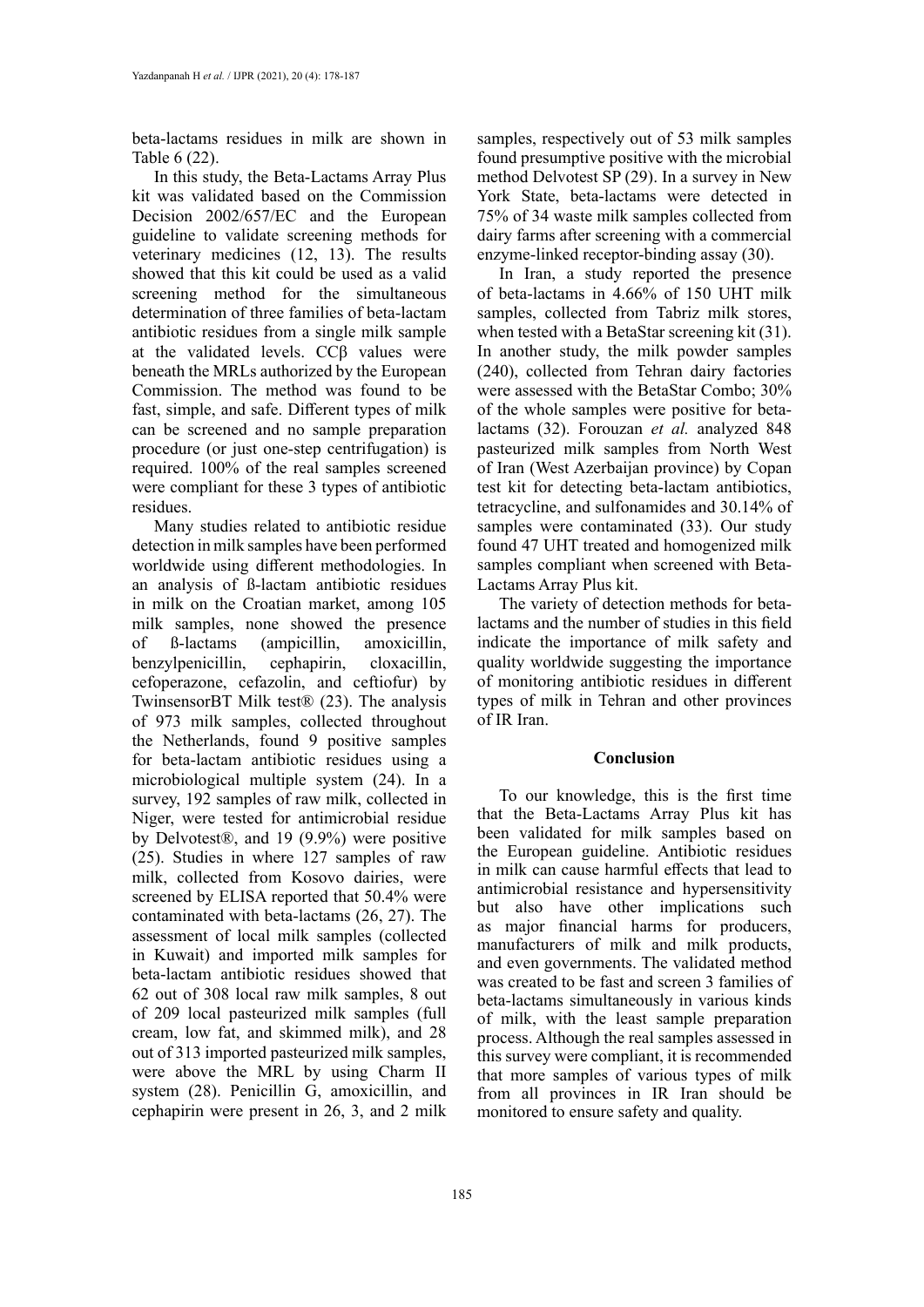#### **References**

- (1) Sachi S, Ferdous J, Sikder MH and Azizul Karim Hussani SM. Antibiotic residues in milk: Past, present, and future. *J. Adv. Vet. Anim. Res.* (2019) 6: 315-32
- (2) Marshall BM and Levy SB. Food animals and antimicrobials: Impacts on human health. *Clin. Microbiol. Rev.* (2011) 24: 718–33.
- (3) Moghadam MM, Amiri M, Riabi HRA and Riabi HRA. Evaluation of Antibiotic Residues in Pasteurized and Raw Milk Distributed in the South of Khorasan-e Razavi Province, Iran. *J. Clin. Diagn. Res*. (2016) 12: 31-35.
- (4) Van Boeckel TP, Brower C, Gilbert M, Grenfell BT, Levin SA, Robinson TP, Teillant A and Laxminarayan R. Global trends in antimicrobial use in food animals. *Proc. Natl. Acad. Sci. U S A*  (2015) 18: 5649–54.
- (5) Beyene T. Veterinary Drug Residues in Foodanimal Products: Its Risk Factors and Potential Effects on Public Health. *J. Vet. Sci. Technol*. (2016) 7: 1-8
- (6) European commission. Commission regulation (EU) No 37/2010. *Off. J. Eur. Union.* (2010) 15: 1-72.
- (7) Hawari K El, Mokh S, Doumyati S, Iskandarani M Al and Verdon E. Development and validation of a multiclass method for the determination of antibiotic residues in honey using liquid chromatography- tandem mass spectrometry. *Food Addit. Contam. Part A Chem. Anal. Control Exp. Risk Assess.* (2017) 4: 582-92
- (8) Moreno gonzalez D, Hamed AM, Gilbert lopez B, Gamiz gracia L and Garcia campa AM. Evaluation of a multiresidue capillary electrophoresisquadrupole-time-of-flight mass spectrometry method for the determination of antibiotics in milk samples. *J. Chromatogr. A.* (2017) 1510: 100–7.
- (9) Administration C-21 F and D. CFR Code of Federal Regulations Title 21,Tolerances for Residues of New Animal Drugs. (2018). Available from: URL: https://www.accessdata.fda.gov/scripts/cdrh/ cfdocs/cfcfr/cfrsearch.cfm?cfrpart=556.
- (10) Committee for veterinary medical products cefalexin summary report [Internet]. 1999 [cited 2020 Oct 21]. Available from: URL: http://www. eudra.org/emea.html.
- (11) European commission. pharmacologically active substances and their classification regarding in foodstuffs of animal origin maximum residue limits. *Off. J. Eur. Union..* (2009) L15: 1–72.
- (12) European Commission. Commission Decision of 12 August 2002 implementing Council Directive

96/23/EC concerning the performance of analytical methods and the interpretation of results. (2002) 8–36.

- (13) Community Reference Laboratories Residues (CRLS). Guidelines for the validation of screening methods (Initial Validation and Transfer) Table of Contents. (2010) 2010: 1-18. Available from: URL: https://ec.europa.eu/food/system/files/2016-10/ cs\_vet-med-residues\_guideline\_validation\_ screening\_en.pdf.
- (14) Mahony JO, Moloney M, Mcconnell RI, Benchikh EO, Lowry P, Furey A and Danaher M. Biosensors and Bioelectronics Simultaneous detection of four nitrofuran metabolites in honey using a multiplexing biochip screening assay. *Biosens Bioelectron.* (2011) 10: 4076–81.
- (15) Gaudin V, Hedou C, Soumet C and Verdon E. Evaluation and validation of biochip multi-array technology for the screening of six families of antibiotics in honey according to the European guideline for the validation of screening methods for residues of veterinary medicines. *Food Addit. Contam. Part A Chem. Anal. Control. Expo Risk Assess.* (2014) 31: 1699-711.
- (16) Riediker S, Rytz A and Stadler RH. Coldtemperature stability of five β-lactam antibiotics in bovine milk and milk extracts prepared for liquid chromatography-electrospray ionization tandem mass spectrometry analysis. *J. Chromatogr. A*. (2004) 1054: 359–63.
- (17) Rózańska H and Osek J. Stability of antibiotics in milk samples during storage. *Bull. Vet. Inst. Pulawy*. (2013) 57: 347-9.
- (18) Karageorgou E, Christoforidou S, Ioannidou M, Psomas E and Samouris G. Detection of β-lactams and chloramphenicol residues in raw milk — Development and application of an HPLC-DAD method in comparison with microbial inhibition assays. *Foods* (2018) 7: 82-94.
- (19) Oloso NO, Fagbo S, Garbati M, Olonitola SO, Awosanya EJ, Aworh MK, Adamu H, Odetokun IA and Fasina FO. Antimicrobial resistance in food animals and the environment in Nigeria: A review. *Int. J. Environ. Res. Public Health.* (2018) 15: 1284.
- (20) Hoelzer K, Wong N, Thomas J, Talkington K, Jungman E and Coukell A. Antimicrobial drug use in food-producing animals and associated human health risks: What, and how strong, is the evidence? *BMC Vet. Res*. (2017) 13: 211.
- (21) Gaudin V. State of the art in the validation of screening methods for the control of antibiotic residues: is there a need for further development? *Food Addit Contam - Part A Chem. Anal. Control.*